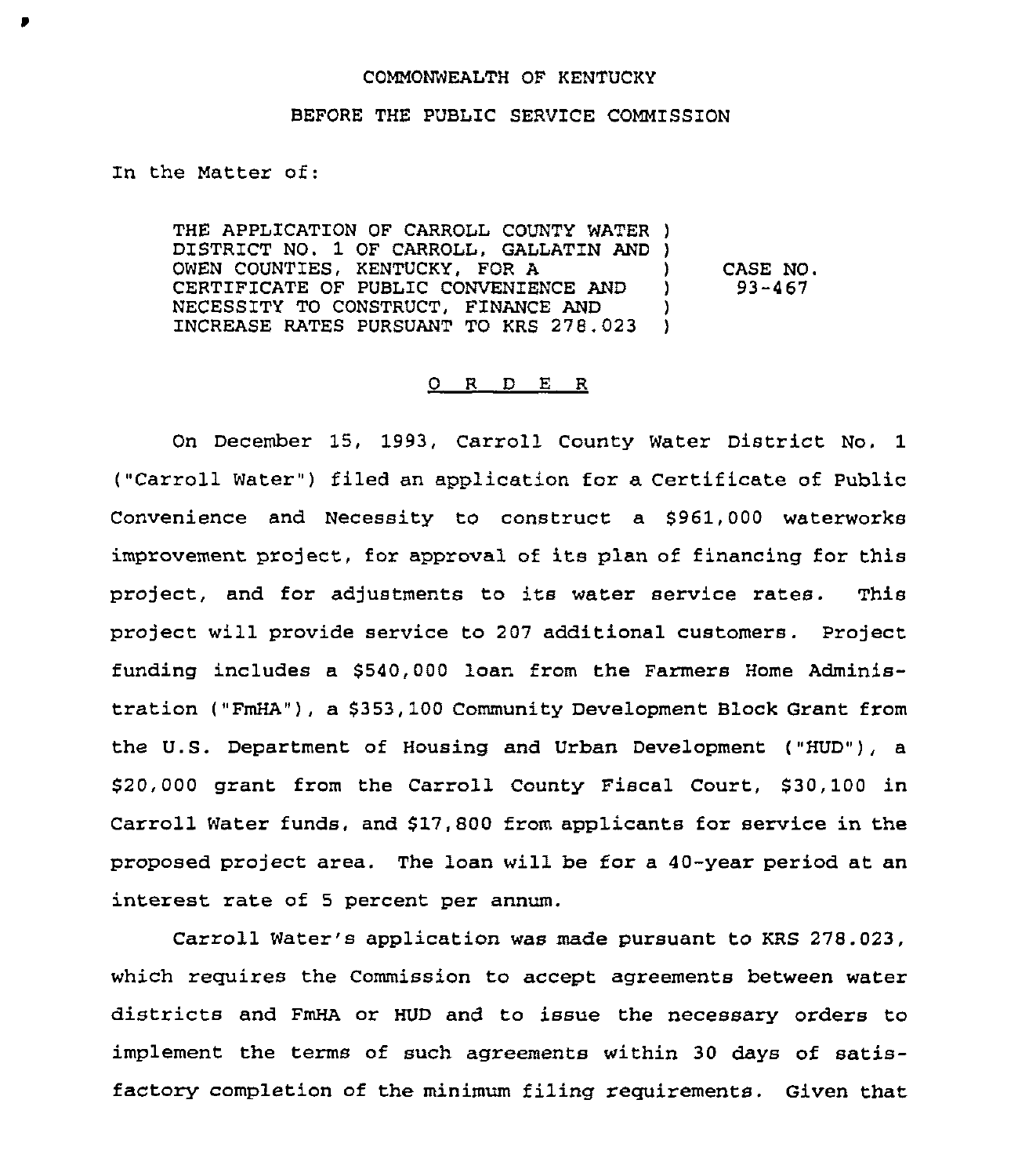minimum filing requirements were met in this case on December 27. 1993, KRS 278.023 does not grant the Commission any discretionary authority to modify or reject any portion of this agreement.

IT IS THEREFORE ORDERED that:

1. Carroll Water is hereby granted <sup>a</sup> Certificate of Public Convenience and Necessity for the proposed construction project.

2. Carroll Water's proposed plan of financing with FmHA and HUD is accepted.

3. Carroll Water shall file a copy of the "as-built" drawings and a certified statement that the construction has been satisfactorily completed in accordance with the contract plans and specifications within 60 days of the substantial completion of the construction certificated herein.

4. The rates set out in Appendix A, which is attached hereto and incorporated herein, are the rates approved for service rendered on and after the date of this Order.

5. Carroll Water shall submit its revised tariff setting out the rates in Appendix <sup>A</sup> within 30 days of the date of this Order.

6. Carroll Water shall monitor the adequacies of the expanded water distribution system after construction. 1f the level of service is inadequate or declining or the pressure to any customer falls outside the requirements of 807 KAR 5:066, Section 5(1), Carroll Water shall take immediate action to bring the system into compliance with Commission regulations.

 $-2-$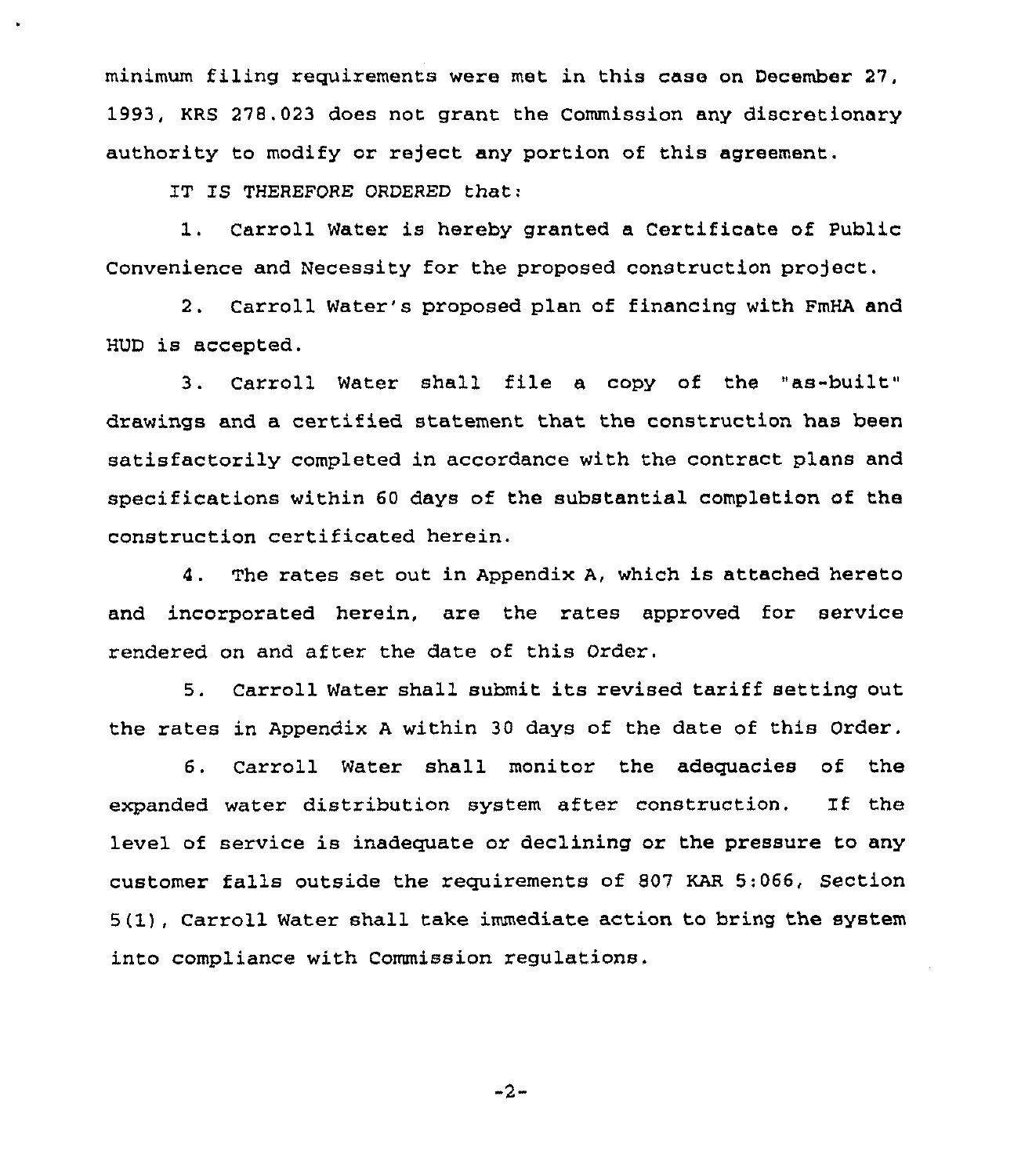Nothing contained herein shall be deemed a warranty of the Commonwealth of Kentucky, or any agency thereof, of the financing herein accegted.

Done at Frankfort, Kentucky, this 24th day of January, 1994.

PUBLIC SERVICE COMMISSION

Chairman

Vibe Chairman

Juide K Breathoff

Commissioner

ATTEST:

 $\bullet$ 

Will

Executive Directo: